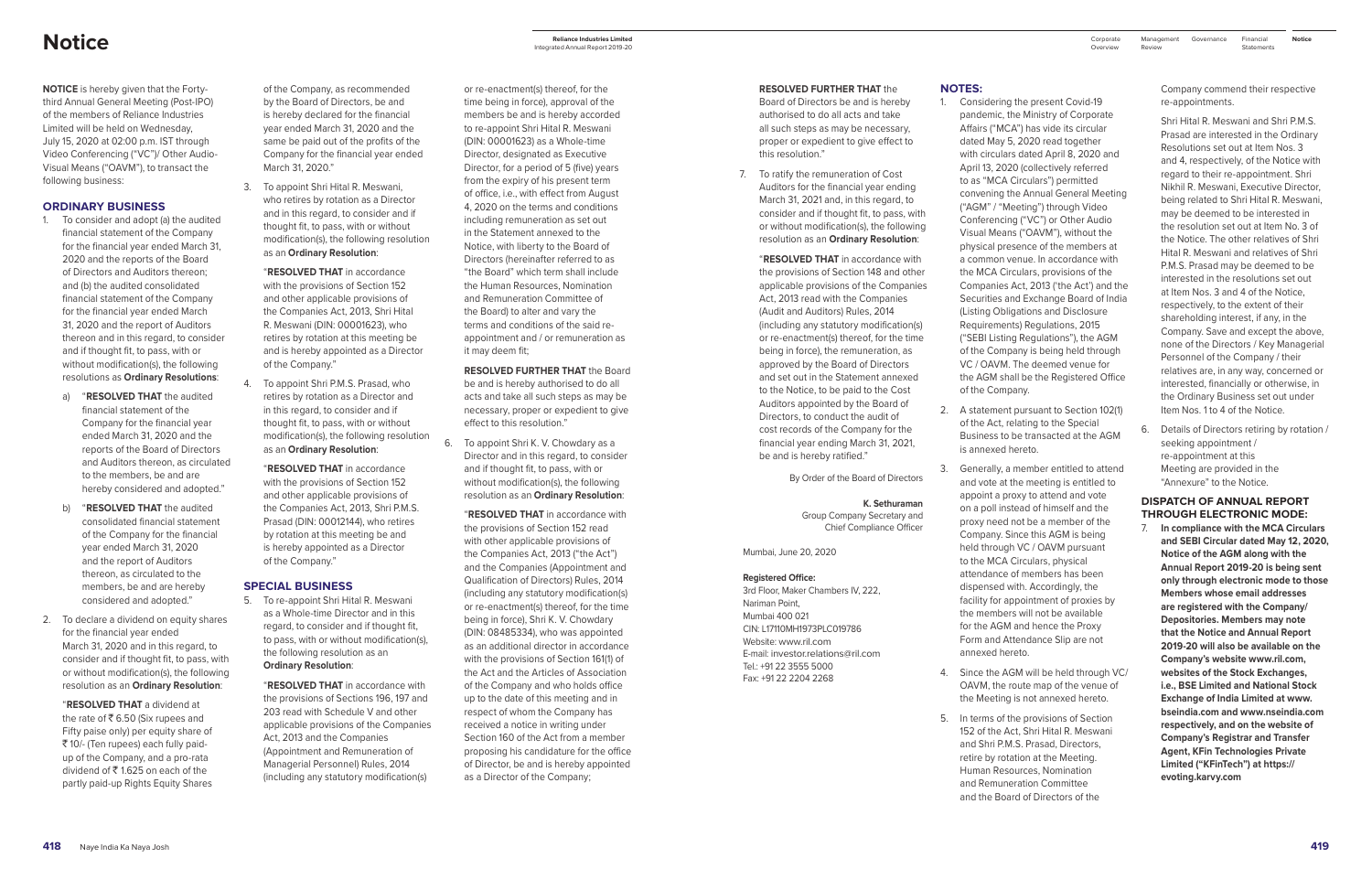- 8. For receiving all communication (including Annual Report) from the Company electronically:
	- a) Members holding shares in physical mode and who have not registered / updated their email address with the Company are requested to register / update the same by writing to the Company with details of folio number and attaching a self-attested copy of PAN card at investor.relations@ril.com or to KFinTech at rilinvestor@kfintech.com
	- b) Members holding shares in dematerialised mode are requested to register / update their email addresses with the relevant Depository Participant.

# **PROCEDURE FOR JOINING THE AGM THROUGH VC / OAVM:**

- 9. The Company will provide VC / OAVM facility to its Members for participating at the AGM.
	- a) **Members will be able to attend the AGM through VC / OAVM or view the live webcast at [https://](https://emeetings.kfintech.com) [emeetings.kfintech.com](https://emeetings.kfintech.com) by using their e-voting login credentials.**

### **Members are requested to follow the procedure given below:**

- i. Launch internet browser (chrome/firefox/safari) by typing the URL: [https://](https://emeetings.kfintech.com) [emeetings.kfintech.com](https://emeetings.kfintech.com)
- ii. Enter the login credentials (i.e., User ID and password for e-voting).
- iii. After logging in, click on "Video Conference" option
- iv. Then click on camera icon appearing against AGM event of Reliance Industries Limited, to attend the Meeting.
- b) Members who do not have User ID and Password for e-voting or have forgotten the User ID and Password may retrieve the same by following the procedure given in the E-voting instructions.
- c) Members who would like to express their views or ask questions during the AGM may register themselves by logging on to [https://emeetings.kfintech.](https://emeetings.kfintech.com)
	- [com](https://emeetings.kfintech.com) and clicking on the 'Speaker Registration' option available on the screen after log in. The Speaker Registration will be open during Wednesday, July 8, 2020 to Monday, July 13, 2020. Only those members who are registered will be allowed to express their views or ask questions. The Company reserves the right to restrict the number of questions and number of speakers, depending upon availability of time as appropriate for smooth conduct of the AGM.
- d) Members will be allowed to attend the AGM through VC / OAVM on first come, first served basis.
- e) Facility to join the meeting shall be opened thirty minutes before the scheduled time of the AGM and shall be kept open throughout the proceedings of the AGM.
- f) Members who need assistance before or during the AGM, can contact KFinTech on emeetings@kfintech.com or call on toll free numbers 1800-425-8998 / 1800-345-4001 . Kindly quote your name, DP ID-Client ID / Folio no. and E-voting Event Number in all your communications.
- 10. In case of joint holders attending the Meeting, only such joint holder who is higher in the order of names will be entitled to vote at the AGM.
- 11. Members attending the AGM through VC / OAVM shall be reckoned for the purpose of quorum under Section 103 of the Act.
- 12. Members of the Company under the category of Institutional Investors are encouraged to attend and vote at the AGM.

# **PROCEDURE FOR REMOTE E-VOTING AND E-VOTING AT THE AGM:**

13. Pursuant to the provisions of Section 108 and other applicable provisions, if any, of the Companies Act, 2013 read with the Companies (Management and Administration) Rules, 2014, as amended, and Regulation 44 of SEBI Listing Regulations, the Company is providing to its members facility to exercise their right to vote on resolutions proposed to be passed at AGM by electronic means ("**e-voting**"). Members may cast their votes remotely, using an electronic voting system on the dates mentioned herein below (**"remote e-voting'**').

> Further, the facility for voting through electronic voting system will also be made available at the Meeting (**"Insta Poll"**) and members attending the Meeting who have not cast their vote(s) by remote e-voting will be able to vote at the Meeting through Insta Poll.

The Company has engaged the services of KFinTech as the agency to provide e-voting facility.

The manner of voting remotely by members holding shares in dematerialized mode, physical mode and for members who have not registered their email addresses is provided in the instructions given below.

The remote e-voting facility will be available during the following voting period:

| Commencement of<br>remote e-voting: | $9.00$ a.m. on<br>Saturday, July 11,<br>2020 |
|-------------------------------------|----------------------------------------------|
| End of remote<br>e-voting:          | 5:00 p.m. on<br>Tuesday, July 14,<br>2020    |

The remote e-voting will not be allowed beyond the aforesaid date and time and the remote e-voting module shall be forthwith disabled by KFinTech upon expiry of the aforesaid period.

**Voting rights of a member / beneficial owner (in case of electronic shareholding) shall be in proportion to his share in the paid-up equity share capital of the Company as on the cut-off date, i.e., Wednesday, July 8, 2020.**

Financial **Notice Statements** 

- 
- 

- 
- 
- 

- 
- 
- 
- 

The Board of Directors of the Company has appointed Shri Mehul Modi, a Practising Chartered Accountant, Partner, Deloitte Haskins & Sells LLP, Chartered Accountants or failing him Shri Vishal Agarwal, a Practising Chartered Accountant, Partner, Deloitte Haskins & Sells LLP, Chartered Accountants, as Scrutiniser to scrutinise the remote e-voting and Insta Poll process in a fair and transparent manner and they have communicated their willingness to be appointed and will be available for the said purpose.

**Information and instructions relating to e-voting are as under:**

- i. **The members who have cast their vote(s) by remote e-voting may also attend the Meeting but shall not be entitled to cast their vote(s) again at the Meeting. Once the vote on a resolution is cast by a member, whether partially or otherwise, the member shall not be allowed to change it subsequently or cast the vote again.**
- ii. A member can opt for only single mode of voting per EVEN, i.e., through remote e-voting or voting at the Meeting (Insta Poll). If a member casts vote(s) by both modes, then voting done through remote e-voting shall prevail and vote(s) cast at the Meeting shall be treated as "INVALID".
- iii. **A person, whose name is recorded in the register of members or in the register of beneficial owners maintained by the depositories as on the cut-off date, i.e., Wednesday, July 8, 2020 only shall be entitled to avail the facility of remote e-voting or for participation at the AGM and voting through Insta Poll. A person who is not a member as on the cutoff date, should treat the Notice for information purpose only.**
- iv. Any person who becomes a member of the Company after despatch of the Notice of the Meeting and holding shares as on the cut-off date may obtain the User ID and password from KFinTech in the manner as mentioned below:
	- (a) If the mobile number of the member is registered against Folio No. / DP ID Client ID, the member may send SMS: **MYEPWD** <space> E-Voting Event Number+Folio No. or DP ID Client ID to **9212993399**

Example for NSDL: MYEPWD <SPACE> IN12345612345678

Example for CDSL: MYEPWD <SPACE> 1402345612345678

Example for Physical: MYEPWD <SPACE> XXXX1234567890

- (b) If e-mail address or mobile number of the member is registered against Folio No. / DP ID Client ID, then on the home page of [https://](https://evoting.karvy.com) [evoting.karvy.com](https://evoting.karvy.com), the member may click "Forgot Password" and enter Folio No. or DP ID Client ID and PAN to generate a password.
- (c) Member may call on KFinTech's toll-free numbers 1800-425- 8998 / 1800-345-4001 (from 9:00 a.m. to 6:00 p.m.)
- (d) Member may send an e-mail request to evoting.ril@kfintech.com

If the member is already registered with KFinTech's e-voting platform, then he can use his existing password for logging in.

v. The Company has opted to provide the same electronic voting system at the Meeting, as used during remote e-voting, and the said facility shall be operational till all the resolutions proposed in the Notice are considered and voted upon at the Meeting and may be used for voting only by the members holding shares as on the cutoff date who are attending the Meeting and who have not already cast their vote(s) through remote e-voting.

- **vi. Information and instructions for remote e-voting:**
- **I. A. In case a member receives an e-mail from the Company / KFinTech [for members whose e-mail addresses are registered with the Company / Depository Participant(s)]:**
	- (a) Launch internet browser by typing the URL: <https://evoting.karvy.com>
	- (b) Enter the login credentials **(User ID and password given in the e-mail)**. The E-Voting Event Number+Folio No. or DP ID Client ID will be your User ID. However, if you are already registered with KFinTech for e-voting, you can use the existing password for logging in. If required, please visit <https://evoting.karvy.com> or contact toll-free numbers 1800- 425-8998 / 1800-345-4001 (from 9:00 a.m. to 6:00 p.m.) for your existing password.
	- (c) After entering these details appropriately, click on "LOGIN".
	- (d) You will now reach Password Change Menu wherein you are required to mandatorily change your password upon loggingin for the first time. The new password shall comprise minimum 8 characters with at least one upper case (A-Z), one lower case (a-z), one numeric (0-9) and a special character (@,#,\$,etc.). The system will prompt you to change your password and update your contact details like mobile number, e-mail address, etc. on first login. You may also enter a secret question and answer of your choice to retrieve your password in case you forget it. **It is strongly recommended that you do not share your password with any other person and that you take utmost care to keep your password confidential.**
	- (e) You need to login again with the new credentials.

| Corporate | Management | Governance |
|-----------|------------|------------|
| Overview  | Review     |            |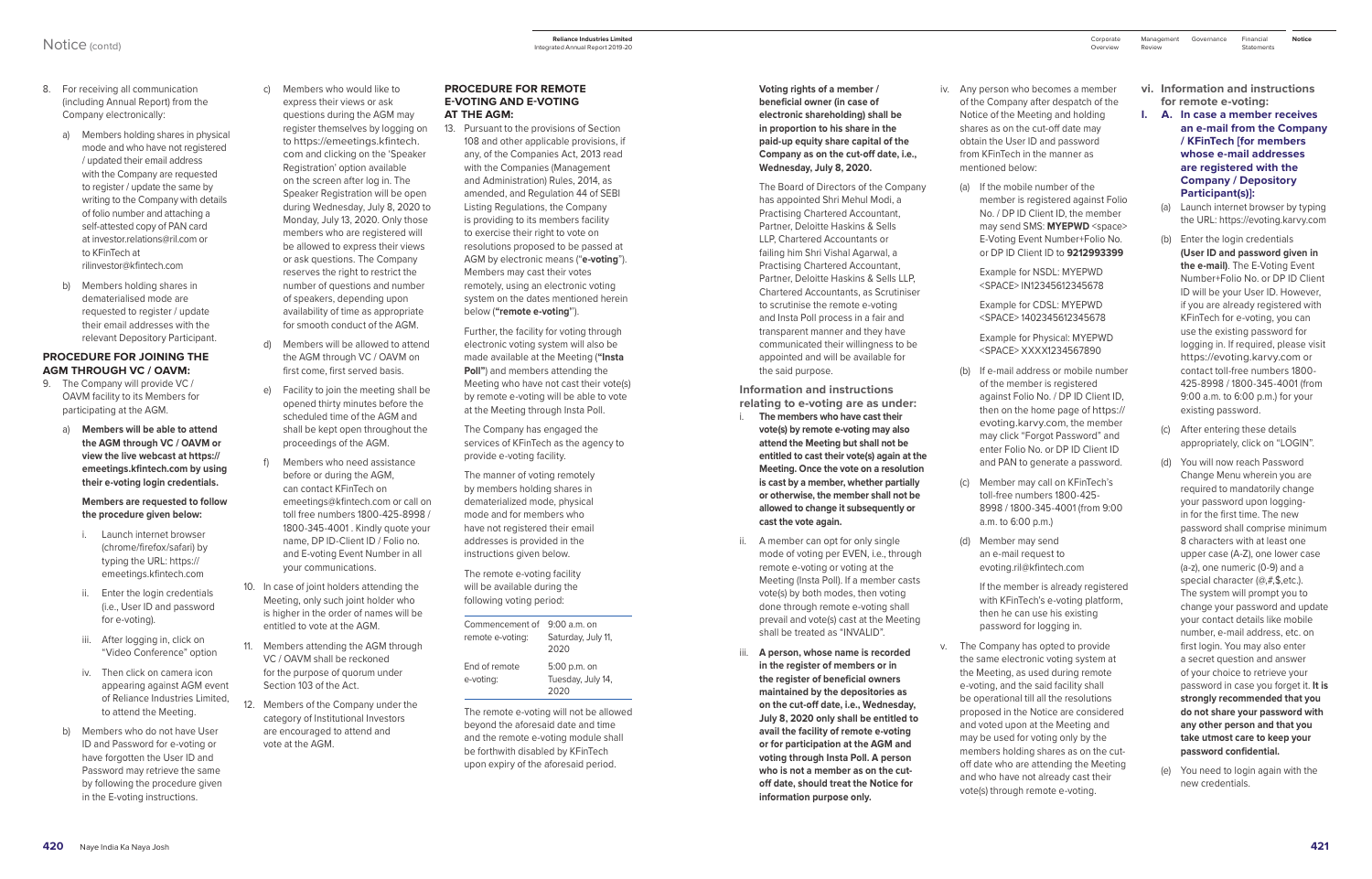# Notice (contd)

- (f) On successful login, the system will prompt you to select the E-Voting Event Number (EVEN) for Reliance Industries Limited. **SHAREHOLDERS TO SELECT THE RESPECTIVE EVENS AND VOTE DEPENDING UPON THEIR SHAREHOLDING - FULLY PAID-UP OR PARTLY PAID-UP OR BOTH.**
- (g) On the voting page, enter the number of shares as on the cutoff date under either "FOR" or "AGAINST" or alternatively, you may partially enter any number under "FOR" / "AGAINST", but the total number under "FOR" / "AGAINST" taken together should not exceed your total shareholding as on the cut-off date. You may also choose to "ABSTAIN" and vote will not be counted under either head.
- (h) Members holding shares under multiple folios / demat accounts shall choose the voting process separately for each of the folios / demat accounts.
- (i) Voting has to be done for each item of the Notice separately. In case you do not desire to cast your vote on any specific item, it will be treated as "ABSTAINED".
- (j) You may then cast your vote by selecting an appropriate option and click on "SUBMIT".
- (k) A confirmation box will be displayed. Click "OK" to confirm, else "CANCEL" to modify.
- (l) Once you confirm, you will not be allowed to modify your vote.
- (m) Corporate / Institutional Members (i.e., other than Individuals, HUFs, NRIs, etc.) are also required to send legible scanned certified true copy (in PDF Format) of the Board Resolution / Power of Attorney / Authority Letter, etc., together with attested specimen signature(s) of the duly authorized representative(s), to the Scrutiniser at e-mail id: ril.scrutinizer@kfintech.com with a copy marked to
- evoting.ril@kfintech.com It is also requested to upload the same in the e-voting module in their login. The naming format of the aforesaid legible scanned document shall be "Corporate Name EVENT NO."
- **(B) In case of a member whose e-mail address is not registered / updated with the Company / KFinTech / Depository Participant(s), please follow the following steps to generate your login credentials:**
- (a) Members holding shares in physical mode, who have not registered / updated their email addresses with the Company, are requested to register / update the same by clicking on [https://rkarisma.kfintech.](https://rkarisma.kfintech.com/shareholders) [com/shareholders](https://rkarisma.kfintech.com/shareholders) or by writing to the Company with details of folio number and attaching a self-attested copy of PAN card at [investor.relations@](mailto:investor.relations@ril.com) [ril.com](mailto:investor.relations@ril.com) or to KFinTech at [rilinvestor@kfintech.com](mailto:rilinvestor@kfintech.com)
- (b) **Members holding shares in dematerialised mode who have not registered their e-mail addresses with their Depository Participant(s) are requested to register / update their email addresses with the Depository Participant(s) with whom they maintain their demat accounts.**
- (c) After due verification, the Company / KFinTech will forward your login credentials to your registered email address.
- (d) Follow the instructions at I.(A). (a) to (m) to cast your vote.
- II. You can also update your mobile number and e-mail id in the user profile details of the folio which may be used for sending further communication(s).
- III. **Once the vote on a resolution is cast by a member, whether partially or otherwise, the member shall not be allowed to change it subsequently or cast the vote again.**
- IV. In case of any query pertaining to e-voting, members may refer to the "Help" and "FAQs" sections / E-voting user manual available through a dropdown menu in the "Downloads" section of KFinTech's website for e-voting: https://evoting.karvy.com or contact KFinTech as per the details given under sub-point no. V below.
- V. **Members are requested to note the following contact details for addressing e-voting grievances**:

Shri S. P. Venugopal, General Manager KFin Technologies Private Limited Selenium Tower B, Plot 31-32, Gachibowli, Financial District, Nanakramguda, Hyderabad 500 032 Phone No.: +91 40 6716 1700 Toll-free No.: 1800-425-8998 / 1800-345-4001 E-mail: [evoting.ril@kfintech.com](mailto:evoting.ril@kfintech.com)

- **vii. Information and instructions for Insta Poll: Facility to cast vote through Insta Poll will be made available on the Video Conferencing screen and will be activated once the Insta Poll is announced at the Meeting.**
- **viii.** The Scrutiniser will, after the conclusion of e-voting at the Meeting, scrutinise the votes cast at the Meeting (Insta Poll) and votes cast through remote e-voting, make a consolidated Scrutiniser's Report and submit the same to the Chairman. The result of e-voting will be declared within forty-eight hours of the conclusion of the Meeting and the same, along with the consolidated Scrutiniser's Report, will be placed on the website of the Company: [www.ril.com](http://www.ril.com) and on the website of KFinTech at: [https://](https://evoting.karvy.com) [evoting.karvy.com.](https://evoting.karvy.com) The result will simultaneously be communicated to the stock exchanges.
- **ix. Subject to receipt of requisite number of votes, the Resolutions proposed in the Notice shall be deemed to be passed on the date of the Meeting, i.e., Wednesday, July 15, 2020.**

Financial **Notice Statements** 

#### **PROCEDURE FOR INSPECTION OF DOCUMENTS:**

14. The Register of Directors and Key Managerial Personnel and their shareholding maintained under Section 170 of the Act, the Register of Contracts or Arrangements in which the directors are interested, maintained under Section 189 of the Act, and the relevant documents referred to in the Notice will be available electronically for inspection by the members during the AGM.

All documents referred to in the Notice will also be available electronically for inspection without any fee by the members from the date of circulation of this Notice up to the date of AGM. Members seeking to inspect such documents can send an email to rilagm@ril.com

15. Members seeking any information with regard to the accounts or any matter to be placed at the AGM, are requested to write to the Company on or before Tuesday, July 7, 2020 through email on rilagm@ril.com The same will be replied by the Company suitably.

#### **IEPF RELATED INFORMATION:**

- 16. The Company has transferred the unpaid or unclaimed dividends declared up to financial years 2011- 12, from time to time, to the Investor Education and Protection Fund **("IEPF")** established by the Central Government. Details of dividends so far transferred to the IEPF Authority are available on the website of IEPF Authority and the same can be accessed through the link: [www.iepf.gov.in](http://www.iepf.gov.in).
- 17. The details of unpaid and unclaimed dividends lying with the Company as on March 31, 2020 are uploaded on the website of the Company and can be accessed through the link [https://www.ril.com/InvestorRelations/](https://www.ril.com/InvestorRelations/ShareholdersInformation.aspx) [ShareholdersInformation.aspx](https://www.ril.com/InvestorRelations/ShareholdersInformation.aspx)

Details of unpaid and unclaimed dividends up to March 31, 2019 are also uploaded on the website of the IEPF Authority and can be accessed through the link: [www.iepf.gov.in](http://www.iepf.gov.in).

**Adhering to the various requirements set out in the Investor Education and Protection Fund Authority (Accounting, Audit, Transfer and Refund) Rules, 2016, as amended, the Company has, during financial** 

**year 2019-20, transferred to the IEPF Authority all shares in respect of which dividend had remained unpaid or unclaimed for seven consecutive years or more as on the due date of transfer, i.e., July 13, 2019. Details of shares so far transferred to the IEPF Authority are available on the website of the Company and the same can be accessed through the link:** 

[https://www.ril.com/](https://www.ril.com/InvestorRelations/ShareholdersInformation.aspx) [InvestorRelations/](https://www.ril.com/InvestorRelations/ShareholdersInformation.aspx) [ShareholdersInformation.aspx](https://www.ril.com/InvestorRelations/ShareholdersInformation.aspx)**.**

**The said details have also been uploaded on the website of the IEPF Authority and can be accessed through the link: [www.iepf.gov.in](http://www.iepf.gov.in).**

**Members may note that shares as well as unclaimed dividends transferred to IEPF Authority can be claimed back from the IEPF Authority.**

**The concerned members/investors are advised to read Company's Shareholders' Referencer at weblink [https://www.ril.com/](https://www.ril.com/DownloadFiles/IRForms/Shareholders-Referencer.pdf) [DownloadFiles/IRForms/Shareholders-](https://www.ril.com/DownloadFiles/IRForms/Shareholders-Referencer.pdf)[Referencer.pdf](https://www.ril.com/DownloadFiles/IRForms/Shareholders-Referencer.pdf) or visit the weblink of the IEPF Authority [http://iepf.gov.in/IEPF/](http://iepf.gov.in/IEPF/refund.html) [refund.html](http://iepf.gov.in/IEPF/refund.html), or contact KFinTech, for detailed procedure to lodge the claim with the IEPF Authority.**

Due dates for transfer to IEPF, of the unclaimed/unpaid dividends for the financial year 2012-13 and thereafter, are as under:

### **DIVIDEND RELATED INFORMATION**

18. Subject to approval of the Members Limited and Central Depository

| <b>Financial year</b>                                                                                                                                                                  | <b>Declaration Date</b>                                                                                                                                                      | <b>Due Date</b>                                                                                                                                                 |
|----------------------------------------------------------------------------------------------------------------------------------------------------------------------------------------|------------------------------------------------------------------------------------------------------------------------------------------------------------------------------|-----------------------------------------------------------------------------------------------------------------------------------------------------------------|
| 2012-13                                                                                                                                                                                | June 6, 2013                                                                                                                                                                 | July 12, 2020                                                                                                                                                   |
| 2013-14                                                                                                                                                                                | June 18, 2014                                                                                                                                                                | July 24, 2021                                                                                                                                                   |
| 2014-15                                                                                                                                                                                | June 12, 2015                                                                                                                                                                | July 18, 2022                                                                                                                                                   |
| 2015-16                                                                                                                                                                                | March 10, 2016                                                                                                                                                               | April 15, 2023                                                                                                                                                  |
| 2016-17                                                                                                                                                                                | July 21, 2017                                                                                                                                                                | August 26, 2024                                                                                                                                                 |
| 2017-18                                                                                                                                                                                | July 5, 2018                                                                                                                                                                 | August 4, 2025                                                                                                                                                  |
| 2018-19                                                                                                                                                                                | August 12, 2019                                                                                                                                                              | September 11, 2026                                                                                                                                              |
| <b>IDEND RELATED INFORMATION</b><br>Subject to approval of the Members<br>at the AGM, the dividend will be paid<br>within a week from the conclusion                                   | Services (India) Limited as beneficial<br>owners as on that date.<br>Payment of dividend shall be made<br>through electronic mode to the                                     | Shareholders are requested to register<br>/ update their complete bank details:<br>with their Depository Participant(s)<br>(a)<br>with whom they maintain their |
| of the AGM, to the Members whose<br>names appear on the Company's<br>Register of Members as on the Record<br>Date, and in respect of the shares<br>held in dematerialised mode, to the | Shareholders who have updated<br>their bank account details. Dividend<br>warrants / demand drafts will be<br>despatched to the registered<br>address of the shareholders who | demat accounts if shares<br>are held in dematerialised<br>mode by submitting the<br>requisite documents, and                                                    |
| Members whose names are furnished<br>by National Securities Depository<br><b>Limited and Central Depository</b>                                                                        | have not updated their bank account<br>details, after normalisation of the<br>الممثر سمم المقممين                                                                            | with the Company / KFinTech by<br>(b)<br>clicking on https://rkarisma.<br>kfintech.com/shareholders                                                             |

Review

Management Corporate Governance

Overview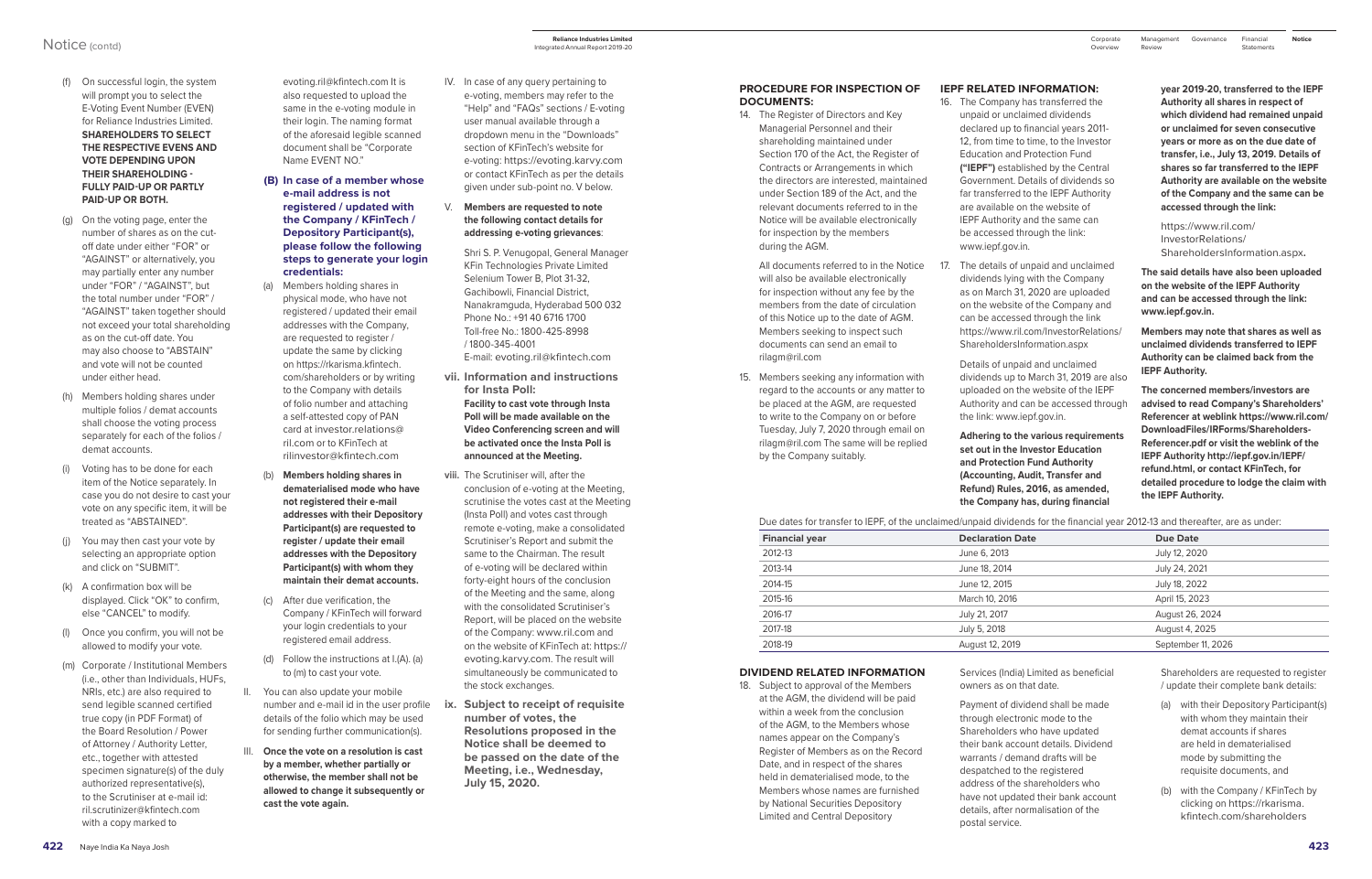or by emailing at [investor.](mailto:investor.relations@ril.com) [relations@ril.com](mailto:investor.relations@ril.com) or [rilinvestor@](mailto:rilinvestor@kfintech.com) [kfintech.com,](mailto:rilinvestor@kfintech.com) if shares are held in physical mode, by submitting (i) scanned copy of the signed request letter which shall contain shareholder's name, folio number, bank details (Bank account number, Bank and Branch Name and address, IFSC, MICR details), (ii) self-attested copy of the PAN card and (iii) cancelled cheque

leaf. In case shares are held in dematerialised mode, details in a form prescribed by your Depository Participant may also be required to be furnished. Pursuant to the amendments

introduced by the Finance Act, 2020 the Company will be required to withhold taxes at the prescribed rates on the dividend paid to its shareholders w.e.f.

1st April 2020. **No tax will be deducted on payment of dividend to the resident individual shareholders if the total dividend paid does not exceed** `**5,000/-**

 The withholding tax rate would vary depending on the residential status of the shareholder and documents registered with the Company.

# **A. RESIDENT SHAREHOLDERS:**

**A.1 Tax Deductible at Source for Resident Shareholders**

| <b>Sr. No Particulars</b>                                                                                              | Withholding tax<br>rate              | Documents required (if any)                                           |
|------------------------------------------------------------------------------------------------------------------------|--------------------------------------|-----------------------------------------------------------------------|
| Valid PAN updated in the Company's Register of Members                                                                 | 7.5%                                 | No document required (if no exemption is sought)                      |
| No PAN/Valid PAN not updated in the Company's Register<br>of Members                                                   | 20%                                  | No document required (if no exemption is sought)                      |
| Availability of lower/nil tax deduction certificate issued by<br>Income Tax Department u/s 197 of Income Tax Act, 1961 | Rate specified in the<br>certificate | Lower tax deduction certificate obtained from<br>Income Tax Authority |

**A.2 No Tax Deductible at Source on dividend payment to resident shareholders if the Shareholders submit and register following documents as mentioned in column no.4 of the below table with the Company / KFinTech**

| Sr. No<br>(1) | <b>Particulars</b><br>(2)                                                                                                                  | Withholding tax<br>rate $(3)$ | Documents required (if any)<br>(4)                                                                                                                                                                |
|---------------|--------------------------------------------------------------------------------------------------------------------------------------------|-------------------------------|---------------------------------------------------------------------------------------------------------------------------------------------------------------------------------------------------|
|               | Submission of form 15G/15H                                                                                                                 | <b>NIL</b>                    | Declaration in Form No. 15G (applicable to any person<br>other than a company or a firm) / Form 15H (applicable<br>to an Individual who is 60 years and above), fulfilling<br>certain conditions. |
|               | Shareholders to whom section 194 of the Income Tax.<br>1961 does not apply such as LIC, GIC, etc.                                          | <b>NIL</b>                    | Documentary evidence that the said provisions are not<br>applicable.                                                                                                                              |
| 3             | Shareholder covered u/s 196 of Income Tax Act, 1961<br>such as Government, RBI, corporations established<br>by Central Act & mutual funds. | <b>NIL</b>                    | Documentary evidence for coverage u/s 196 of<br>Income Tax Act, 1961                                                                                                                              |
| 4             | Category I and II Alternative Investment Fund                                                                                              | <b>NIL</b>                    | SEBI registration certificate to claim benefit under<br>section 197A (1F) of Income Tax Act, 1961                                                                                                 |
| 5             | Recognised provident funds<br>$\bullet$<br>Approved superannuation fund<br>Approved gratuity fund<br>٠                                     | <b>NIL</b>                    | Necessary documentary evidence as per Circular<br>No. 18/2017 issued by Central Board of Direct Taxes<br>(CBDT)                                                                                   |
| 6             | National Pension Scheme                                                                                                                    | <b>NIL</b>                    | No TDS as per section 197A (1E) of<br>Income Tax Act, 1961                                                                                                                                        |

#### **B. NON-RESIDENT SHAREHOLDERS:**

**Withholding tax on dividend payment to non-resident shareholders if the non-resident shareholders submit and register following document as mentioned in column no.4 of the below table with the Company / KFinTech**

| Sr. No<br>(1)  | <b>Particulars</b><br>(2)                                                                                                                                       | Withholding tax rate<br>(3)                                                               | Documents required (if any)<br>(4)                                                                                                                                                                     |
|----------------|-----------------------------------------------------------------------------------------------------------------------------------------------------------------|-------------------------------------------------------------------------------------------|--------------------------------------------------------------------------------------------------------------------------------------------------------------------------------------------------------|
|                | Foreign Institutional Investors (FIIs) /<br>Foreign Portfolio Investors (FPIs)                                                                                  | 20% (plus applicable surcharge<br>and cess)                                               | FPI registration number / certificate.                                                                                                                                                                 |
| $\overline{2}$ | Other Non-resident shareholders                                                                                                                                 | 20% (plus applicable surcharge<br>and cess) or tax treaty rate<br>whichever is beneficial | To avail beneficial rate of tax treaty following tax<br>documents would be required:                                                                                                                   |
|                |                                                                                                                                                                 |                                                                                           | Tax Residency certificate issued by revenue authority<br>1.<br>of country of residence of shareholder for the year in<br>which dividend is received                                                    |
|                |                                                                                                                                                                 |                                                                                           | 2. PAN                                                                                                                                                                                                 |
|                |                                                                                                                                                                 |                                                                                           | 3.<br>Form 10F filled & duly signed                                                                                                                                                                    |
|                |                                                                                                                                                                 |                                                                                           | Self-declaration for non-existence of permanent<br>4.<br>establishment/fixed base in India                                                                                                             |
|                |                                                                                                                                                                 |                                                                                           | (Note: Application of beneficial Tax Treaty Rate shall<br>depend upon the completeness of the documents<br>submitted by the Non-Resident shareholder and review to<br>the satisfaction of the Company) |
| 3              | Indian Branch of a Foreign Bank                                                                                                                                 | Nil                                                                                       | Lower tax deduction certificate u/s 195(3) obtained from<br>Income Tax Authority                                                                                                                       |
|                |                                                                                                                                                                 |                                                                                           | Self-declaration confirming that the income is received on<br>its own account and not on behalf of the Foreign Bank                                                                                    |
| 4              | Availability of Lower/NIL tax deduction Rate specified in certificate<br>certificate issued by Income Tax<br>Department u/s 197 of Income Tax<br>$A_{r+1}$ 1061 |                                                                                           | Lower tax deduction certificate obtained from Income Tax<br>Authority                                                                                                                                  |

Act, 1961

**Reliance Industries Limited**  Integrated Annual Report 2019-20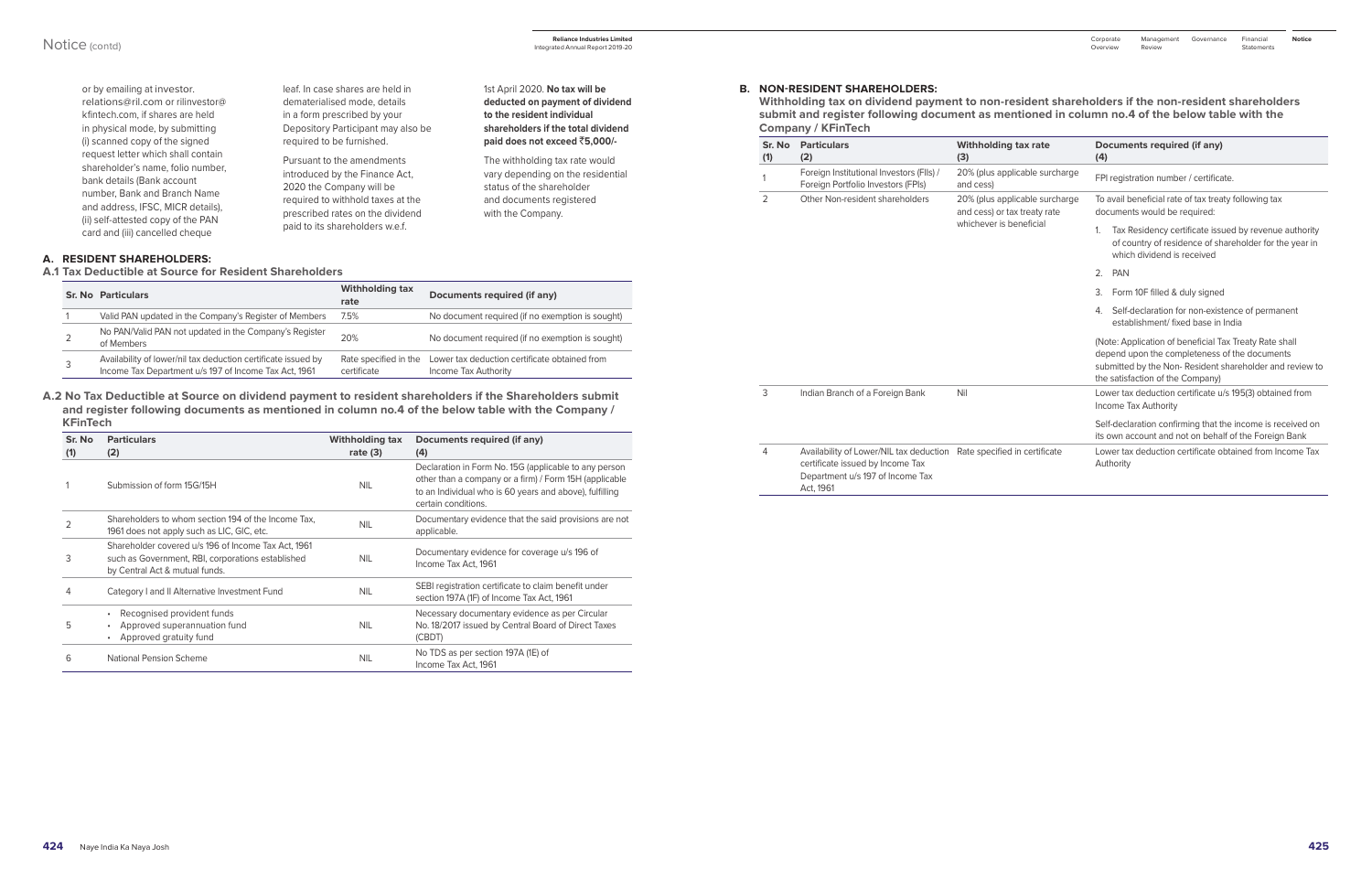# **Notes:**

(vi) This Communication is not exhaustive and does not purport to be a complete analysis or listing of all potential tax consequences in the matter of dividend payment. Shareholders should consult their tax advisors for requisite action to be taken by them.

- (i) The Company will issue soft copy of the TDS certificate to its shareholders through email registered with the Company / KFinTech post payment of the dividend. Shareholders will be able to download the TDS certificate from the Income Tax Department's website <https://incometaxindiaefiling.gov.in> (refer to Form 26AS).
- The aforesaid documents such as Form 15G/ 15H, documents under section 196, 197A, FPI Registration Certificate, Tax Residency Certificate, Lower Tax certificate etc. can be uploaded on the link [https://rkarisma.](https://rkarisma.kfintech.com/dividendtds/) [kfintech.com/dividendtds/](https://rkarisma.kfintech.com/dividendtds/) on or before July 03, 2020 to enable the Company to determine the appropriate TDS / withholding tax rate applicable. Any communication on the tax determination/deduction received post July 03, 2020 shall not be considered.
- (iii) Application of TDS rate is subject to necessary verification by the Company of the shareholder details as available in Register of Members as on the Record Date, and other documents available with the Company / KFinTech.
- (iv) In case TDS is deducted at a higher rate, an option is still available with the shareholder to file the return of income and claim an appropriate refund.
- (v) In the event of any income tax demand (including interest, penalty, etc.) arising from any misrepresentation, inaccuracy or omission of information provided by the Member/s, such Member/s will be responsible to indemnify the Company and also, provide the Company with all information / documents and co-operation in any appellate proceedings.

# **OTHER INFORMATION**

- 19. Securities and Exchange Board of India ("SEBI") has mandated that securities of listed companies can be transferred only in dematerialised form w.e.f. April 1, 2019. Accordingly, the Company / KFinTech has stopped accepting any fresh lodgement of transfer of shares in physical form. Members holding shares in physical form are advised to avail of the facility of dematerialisation.
- 20. Members holding shares in physical mode are:
	- a) required to submit their Permanent Account Number (PAN) and bank account details to the Company / KFinTech at [https://rkarisma.](https://rkarisma.kfintech.com/shareholders) [kfintech.com/shareholders](https://rkarisma.kfintech.com/shareholders), if not registered with the Company/ KFinTech, as mandated by SEBI by writing to the Company at investor.relations@ril.com or to KFinTech at

#### **(a) Salary, Perquisites and Allowances per annum:**  $(\bar{z}$  in crore)

rilinvestor@kfintech.com along with the details of folio no., selfattested copy of PAN card, bank details (Bank account number, Bank and Branch Name and address, IFSC, MICR details) and cancelled cheque.

b) advised to register nomination in respect of their shareholding in the Company. Nomination Form (SH-13) is put on the Company's website and can be accessed at link [https://www.ril.](https://www.ril.com/DownloadFiles/IRForms/Nominations.pdf) [com/DownloadFiles/IRForms/](https://www.ril.com/DownloadFiles/IRForms/Nominations.pdf) [Nominations.pdf](https://www.ril.com/DownloadFiles/IRForms/Nominations.pdf)

- 21. Members holding shares in electronic mode are:
	- a) requested to submit their PAN and bank account details to their respective Depository Participants ("DPs") with whom they are maintaining their demat accounts.
	- b) advised to contact their respective DPs for registering nomination.
- 22. Non-Resident Indian members are requested to inform KFinTech / respective DPs, immediately of:
	- a) Change in their residential status on return to India for permanent settlement.
	- b) Particulars of their bank account maintained in India with complete name, branch, account type, account number and address of the bank with pin code number, if not furnished earlier.
- 23. Shareholders' Referencer giving guidance on securities related matters is uploaded on the Company's website and can be accessed at link [https://](https://www.ril.com/DownloadFiles/IRForms/Shareholders-Referencer.pdf) [www.ril.com/DownloadFiles/IRForms/](https://www.ril.com/DownloadFiles/IRForms/Shareholders-Referencer.pdf) [Shareholders-Referencer.pdf.](https://www.ril.com/DownloadFiles/IRForms/Shareholders-Referencer.pdf)
- 24. Members are requested to fill in and send the Feedback Form provided in the Annual Report.

### **STATEMENT PURSUANT TO SECTION 102(1) OF THE COMPANIES ACT, 2013**

The following Statement sets out all material facts relating to the Special Business mentioned in the Notice:

# **ITEM NO. 5**

The Board of Directors of the Company ("the Board"), at its meeting held on April 30, 2020 has, subject to approval of members, re-appointed Shri Hital R. Meswani (DIN: 00001623) as a Whole-time Director, designated as Executive Director, for a period of 5 (five) years from the expiry of his present term, i.e., with effect from August 4, 2020, on terms and conditions including remuneration as recommended by the Human Resources, Nomination and Remuneration Committee (the 'HRNR Committee') of the Board.

Financial **Notice Statements** 

Members' approval is sought for the re-appointment of and remuneration payable to Shri Hital R. Meswani as a Whole-time Director, designated as Executive Director of the Company, in terms of the applicable provisions of the Companies Act, 2013 ("the Act").

Broad particulars of the terms of reappointment of and remuneration payable to Shri Hital R. Meswani are as under:

|                            | $\sum$ $\sum$ $\sum$ $\sum$ $\sum$ $\sum$ $\sum$ $\sum$ |
|----------------------------|---------------------------------------------------------|
| Salary                     | 2.16                                                    |
| Perquisites and Allowances | 4.20                                                    |
|                            |                                                         |

The perquisites and allowances, as aforesaid, shall include accommodation (furnished or otherwise) or house rent allowance in lieu thereof; house maintenance allowance together with reimbursement of expenses and / or allowances for utilisation of gas, electricity, water, furnishing and repairs, medical assistance and leave travel concession for self and family including dependents. The said perquisites and allowances shall be evaluated, wherever applicable, as per the provisions of Income Tax Act, 1961 or any rules thereunder or any statutory modification(s) or re-enactment(s) thereof; in the absence of any such rules, perquisites and allowances shall be evaluated at actual cost.

**(b) Contribution to provident fund, superannuation or annuity fund, gratuity etc.** The Company's contribution to provident fund, superannuation or annuity fund, gratuity payable and encashment of leave, as per the rules of the Company, shall be in addition to the remuneration under (a) above.

#### **(c) Remuneration based on net profits:**

In addition to the salary, perquisites and allowances as set out above, Shri Hital R. Meswani shall be entitled to receive remuneration based on net profits. Such remuneration based on net profits payable to him will be determined by the Board and / or the HRNR Committee of the Board for each financial year based on members' approval granted in the Annual General Meeting held on June 18, 2014.

# **(d) Increment / Incentive / ESOP etc.:**

- (i) Increment in salary / incentive / bonus / performance linked incentive, payable to Shri Hital R. Meswani, as may be determined by the Board and / or the HRNR Committee of the Board, shall be in addition to the remuneration under (a) above.
- (ii) Employees Stock Options granted / to be granted to Shri Hital R. Meswani, from time to time, shall not be considered as a part of perquisites under (a) above, and that the perquisite value of stock options exercised shall be in addition to the remuneration under (a) above.
- **(e) Reimbursement of Expenses:**
	- Expenses incurred for travelling, board and lodging including for Shri Hital R. Meswani's spouse and attendant(s) during business trips and provision of car(s) for use on Company's business and communication expenses at residence shall be reimbursed at actuals and not considered as perquisites.

### **(f) General:**

- i. The Whole-time Director shall perform his duties as such with regard to all work of the Company and will manage and attend to such business and carry out the orders and directions given by the Board / Managing Director from time to time in all respects and conform to and comply with all such directions and regulations as may from time to time be given and made by the Board / Managing Director and the functions of the Wholetime Director will be under the overall authority of the Managing Director/ Board of Directors.
- ii. The Whole-time Director shall act in accordance with the Articles of Association of the Company and shall abide by the provisions contained in Section 166 of the Act with regard to duties of directors.
- iii. The Whole-time Director shall adhere to the Company's Code of Conduct.
- iv. The office of the Whole-time Director may be terminated by the Company or by him by giving the other 3 (three) months' prior notice in writing.

Shri Hital R. Meswani satisfies all the conditions set out in Part-I of Schedule V to the Act as also conditions set out under subsection (3) of Section 196 of the Act for being eligible for his reappointment. He is not disqualified from being appointed as a Director in terms of Section 164 of the Act.

The above may be treated as a written memorandum setting out the terms of re-appointment of Shri Hital R. Meswani under Section 190 of the Act.

Details of Shri Hital R. Meswani are provided in the "Annexure" to the Notice, pursuant to the provisions of (i) the Securities and Exchange Board of India (Listing Obligations and Disclosure Requirements) Regulations, 2015 and (ii)

Management Corporate Governance Review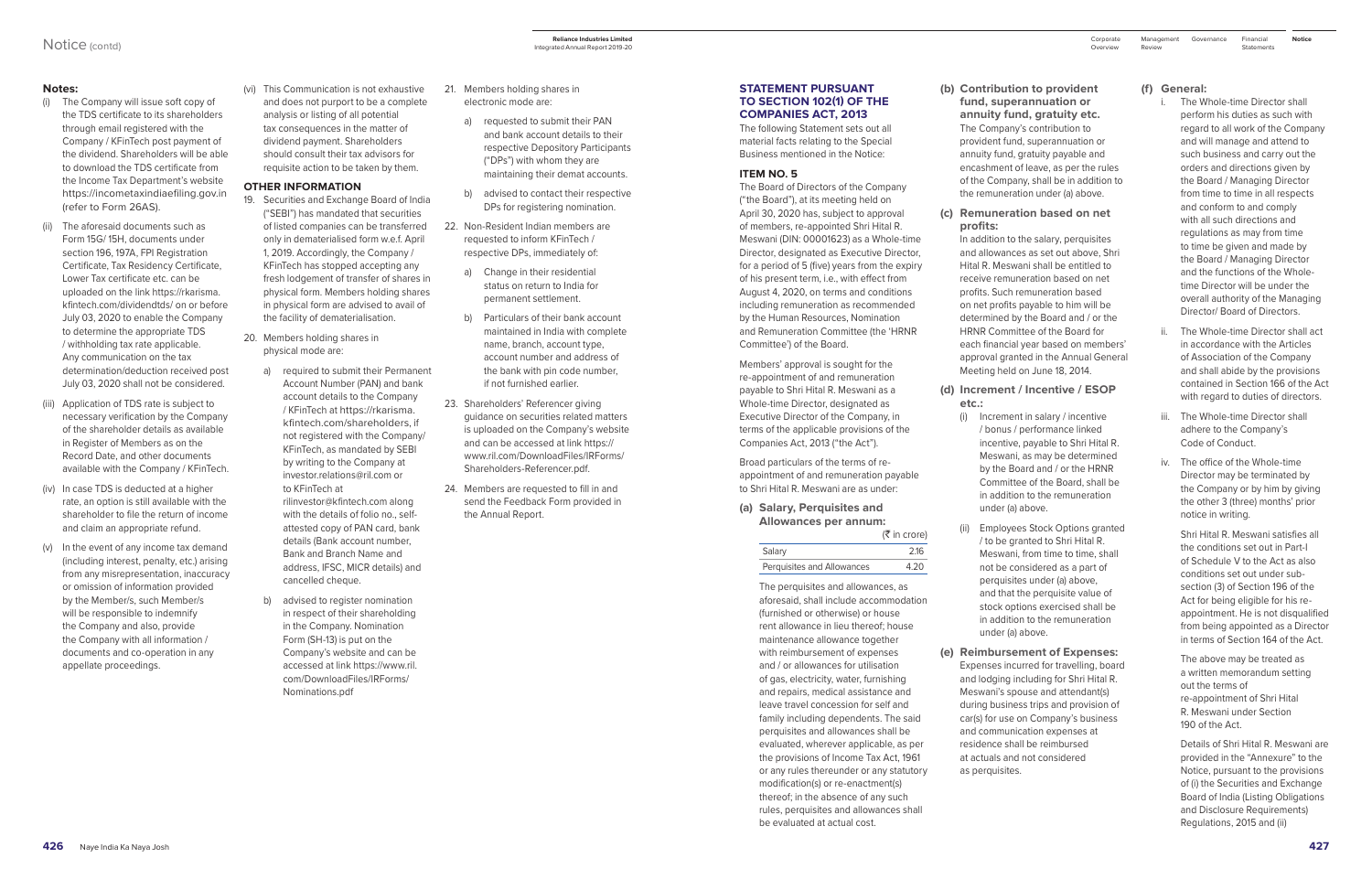Secretarial Standard on General Meetings issued by the Institute of Company Secretaries of India.

Shri Hital R. Meswani is interested in the resolution set out at Item No. 5 of the Notice. Shri Nikhil R. Meswani, a Whole-time Director, being related to Shri Hital R. Meswani may be deemed to be interested in the resolution set out at Item No. 5 of the Notice.

The other relatives of Shri Hital R. Meswani may be deemed to be interested in the resolution set out at Item No. 5 of the Notice, to the extent of their shareholding, if any, in the Company.

Save and except the above, none of the other Directors / Key Managerial Personnel of the Company / their relatives are, in any way, concerned or interested, financially or otherwise, in the resolution.

 The Board commends the Ordinary Resolution set out at Item No. 5 of the Notice for approval by the members.

#### **ITEM NO. 6**

Based on the recommendation of the Human Resources, Nomination and Remuneration Committee, the Board of Directors of the Company, pursuant to the provisions of Section 161(1) of the Companies Act, 2013 ("the Act") and the Articles of Association of the Company, had appointed Shri K. V. Chowdary (DIN: 08485334) as an Additional Director of the Company with effect from October 18, 2019. Pursuant to Section 161(1) of the Act, Shri K. V. Chowdary holds office up to the date of this meeting.

Shri K. V. Chowdary is not disqualified from being appointed as a director in terms of Section 164 of the Act and has given his consent to act as a director.

Details of Shri K. V. Chowdary are provided in the "Annexure" to the Notice, pursuant to the provisions of (i) the Securities and Exchange Board of India (Listing Obligations and Disclosure Requirements) Regulations, 2015 ("Listing Regulations") and (ii) Secretarial Standard on General Meetings issued by the Institute of Company Secretaries of India. He shall be paid remuneration by way of fee for attending meetings of the Board or Committees thereof or for any other purpose as may

be decided by the Board, reimbursement of expenses for participating in the Board and other meetings and profit related commission within the limits stipulated under Section 197 of the Act.

Shri K. V. Chowdary is interested in the resolution set out at Item No. 6 of the Notice with regard to his appointment. Relatives of Shri K. V. Chowdary may be deemed to be interested in the resolution to the extent of their shareholding, if any, in the Company.

Save and except the above, none of the other Directors / Key Managerial Personnel of the Company / their relatives are, in any way, concerned or interested, financially or otherwise, in the resolution.

This statement may also be regarded as an appropriate disclosure under the Act and the Listing Regulations.

The Board commends the Ordinary Resolution set out at Item No. 6 of the Notice for approval by the members.

### **ITEM NO. 7**

The Board of Directors has, on the recommendation of the Audit Committee, approved the appointment and remuneration of the Cost Auditors to conduct the audit of the cost records of the Company across various segments, for the financial year ending March 31, 2021, as per the following details:

| Sr.<br>No. | <b>Name of the Cost Auditor</b>     | Industry                                         | <b>Cost Audit Fee</b><br>(in ₹) |
|------------|-------------------------------------|--------------------------------------------------|---------------------------------|
| 1.         | Diwanji & Co.                       | <b>Electricity, Chemicals</b>                    | 9,30,000                        |
| 2.         | K. G. Goyal & Associates            | <b>Chemicals and Polyester</b>                   | 3,03,000                        |
| 3.         | V. J. Talati & Co.                  | Chemicals, Oil & Gas and Polyester               | 9,11,000                        |
| 4.         | Kiran J. Mehta & Co.                | Textiles, Electricity and Composites             | 4,50,000                        |
| 5.         | Suresh D. Shenoy                    | Polyester, Chemicals, Petroleum and Gasification | 9,21,000                        |
| 6.         | V. Kumar & Associates               | Polyester                                        | 6,00,000                        |
| 7.         | Dilip M. Malkar & Co.               | Chemicals                                        | 7,33,000                        |
| 8.         | Shome & Banerjee                    | Oil & Gas and Chemicals                          | 7,39,000                        |
|            | Shome & Banerjee, Lead Cost Auditor | <b>Lead Cost Audit Fees</b>                      | 8,00,000                        |
|            | <b>Total</b>                        |                                                  | 63,87,000                       |

In accordance with the provisions of Section 148 of the Companies Act, 2013 ("the Act") read with the Companies (Audit and Auditors) Rules, 2014, the remuneration payable to the Cost Auditors as recommended by the Audit Committee and approved by the Board, has to be ratified by the members of the Company.

Accordingly, ratification by the members is sought for the remuneration payable to the Cost Auditors for the financial year ending March 31, 2021 by passing an Ordinary Resolution as set out at Item No. 7 of the Notice.

None of the Directors / Key Managerial Personnel of the Company / their relatives are, in any way, concerned or interested, financially or otherwise, in the resolution.

The Board commends the Ordinary Resolution set out at Item No. 7 of the Notice for ratification by the members.

By Order of the Board of Directors

**K. Sethuraman** Group Company Secretary and Chief Compliance Officer

Mumbai, June 20, 2020

#### **Registered Office:**

3rd Floor, Maker Chambers IV, 222, Nariman Point, Mumbai 400 021 CIN: L17110MH1973PLC019786 Website: www.ril.com E-mail: [investor.relations@ril.com](mailto:investor.relations@ril.com) Tel.: +91 22 3555 5000 Fax: +91 22 2204 2268